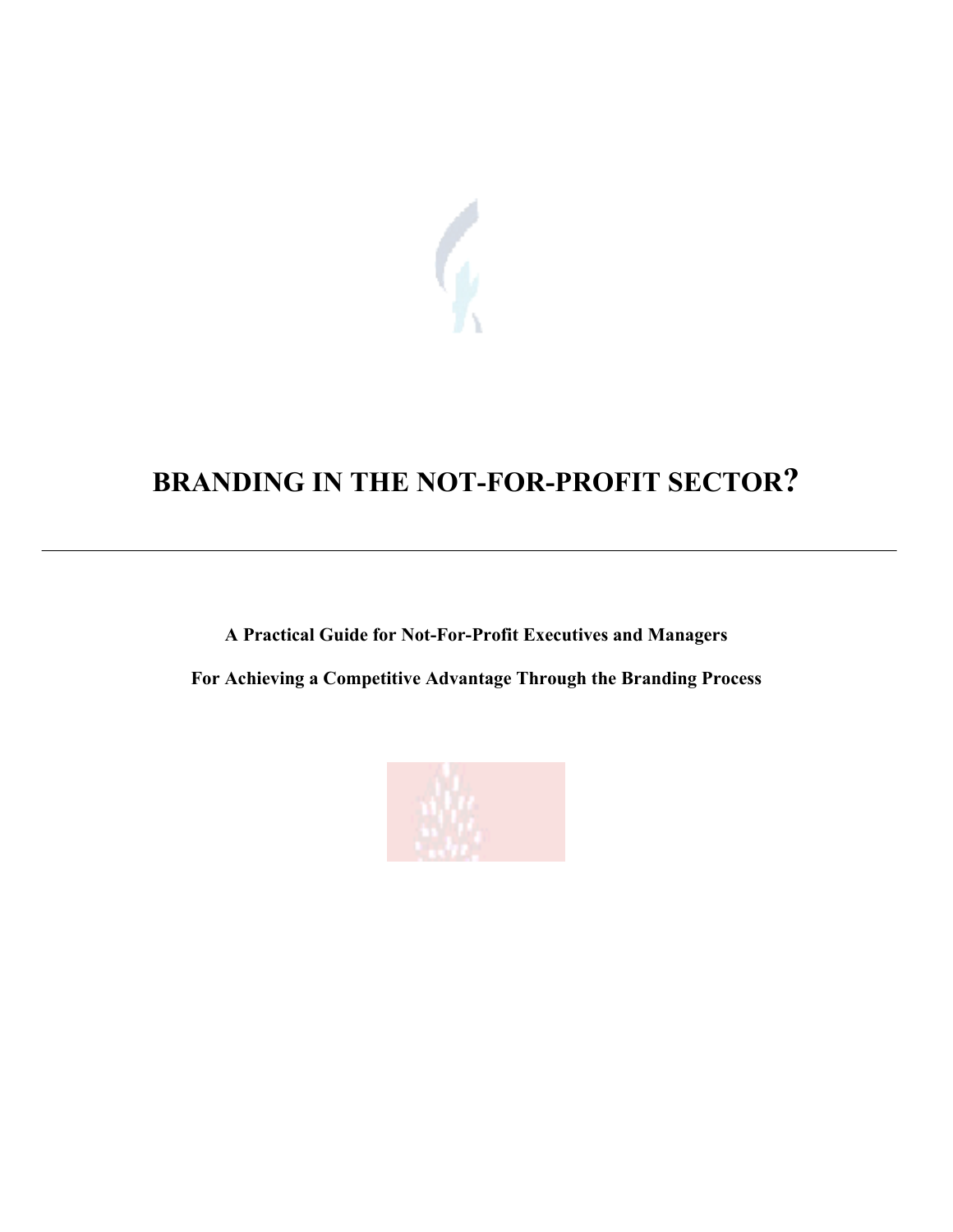## **EXECUTIVE SUMMARY**

The landscape for not-for-profit organizations is changing. Competition is increasing as funds continue to be cut. Donors are beginning to take a more active role in the giving process. They are increasingly seeking organizations that are efficient and have values similar to their own. These trends have put increased pressure on organizations to establish "a name" for themselves in order to attract the much-needed funds required to expand and operate.

Branding, a word emerging in the not-for-profit sector, may just be the key differentiating factor to help hospitals and other NPO's achieve the success and recognition desired in this increasingly competitive environment. Many NPO's have turned a blind eye to the strategic process of branding. But NPO's that have recognized its power and incorporate it into all processes have seen tremendous returns.

Branding is about managing two key factors. On the business side, what message is to be conveyed; and on the consumer side, how it is perceived. If these two factors can be aligned with the strategy and vision, a brand will emerge from the organization and provide the returns and loyalty required to compete in the not-for-profit sector.

The following paper looks at branding in the not-for-profit sector and the current and emerging trends that are making branding an essential component of any business plan. This document will allow managers to understand the importance of not only creating a brand, but also of communicating it to the many stakeholders involved in any organization. As well, four case studies are presented in order to bring branding principles and practices to life.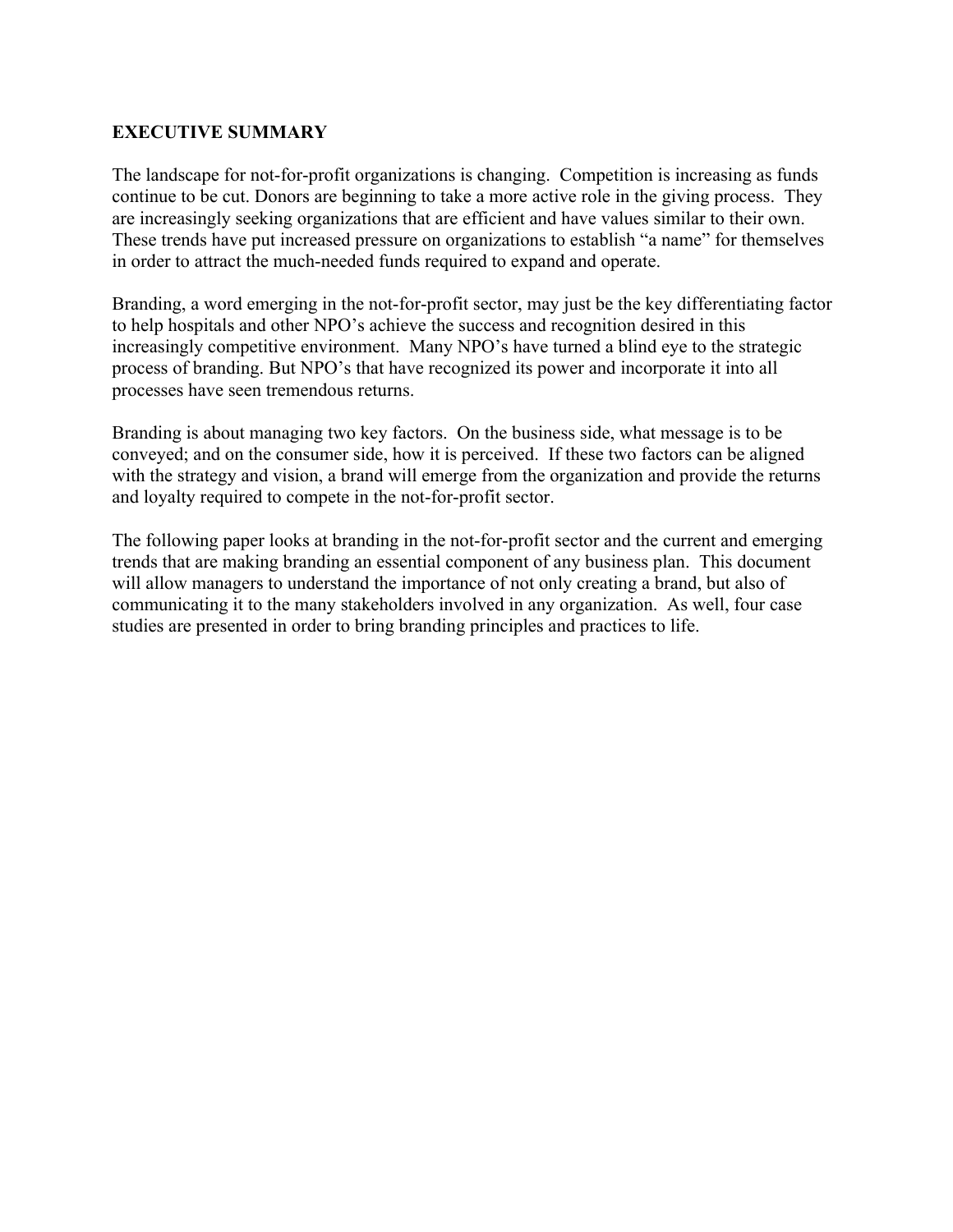# **TABLE OF CONTENTS**

| <b>BRANDING IN THE NOT-FOR-PROFIT SECTOR</b>         |           |
|------------------------------------------------------|-----------|
| <b>WHY BRAND THE NOT-FOR-PROFIT SECTOR</b>           | 5         |
| <b>STAKEHOLDERS INVOLVED IN THE BRANDING PROCESS</b> | 6         |
| <b>WHAT WE CAN DO</b>                                | 8         |
| <b>CASE STUDIES</b>                                  | <i>10</i> |
| <b>Case 1: Hamilton Health Sciences</b>              | <i>10</i> |
| <b>Case 2: St. Joseph's Hospital System</b>          | 12        |
| <b>Case 3: St. Joseph's Lifecare Foundation</b>      | 13        |
| Case 4: St. Joseph's Villa                           | 16        |
| <b>BIBLIOGRAPHY</b>                                  | 18        |
| <b>APPENDIX A: TRENDS IN DONATION BEHAVIOUR</b>      | <i>20</i> |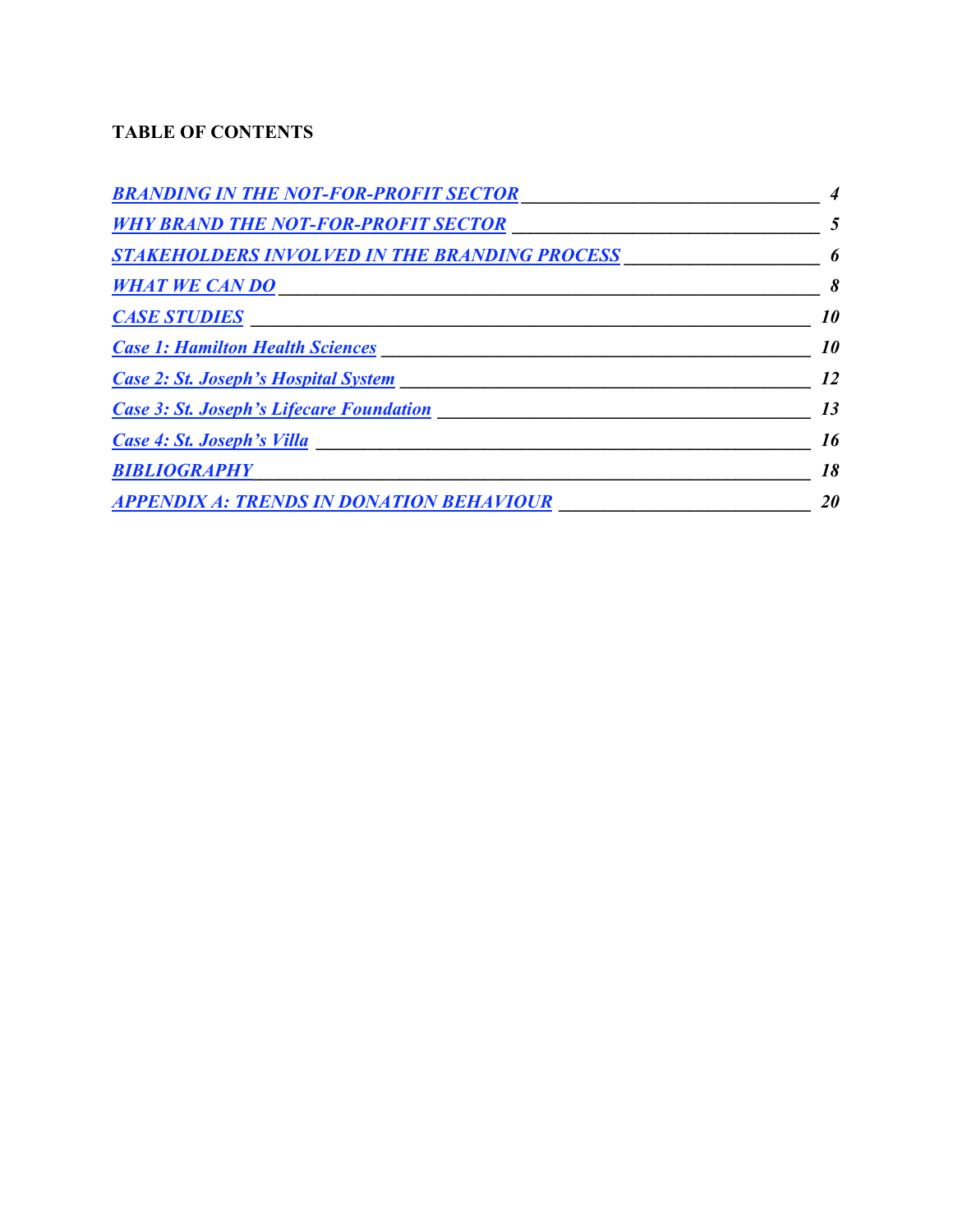## **BRANDING IN THE NOT-FOR-PROFIT SECTOR**

Branding is a much talked about phenomenon, and while widely practiced in business, not-forprofit organizations (NPO's) have been slow to pick up the concept. But, what is branding and how can we successfully use it as a tool? Chuck Weinberg defines branding as "the development and maintenance of an encapsulated identity".  $\frac{1}{1}$  If this is the case, than the process of branding incorporates the consistent communication to employees, customers and other stakeholders (through logos, ads, and other communication vehicles) of who and what the organization is and does in a message than reflects the needs of the target audience.

People construct reputations of firms on the basis of information provided from both internal and external sources. When making investment, career and product choices, corporate stakeholders use the reputation of a firm to guide their decisions. In a variety of studies, favourable reputations of firms have been found to give a company the ability to charge premium prices (Klein and Leffler, 1981; Milgram and Roberts, 1986), attract better applicants (Stigler, 1962), enhance access to capital markets (Beatty and Ritter, 1986) and attract investors (Milgram and Roberts, 1986).<sup>2</sup> As well, a branded product can be used to minimize the search for information; acting as a heuristic for consumers when finding information.

A brand is a company's most valuable asset and can affect an organization's growth opportunities. It is not just the development of a name or logo, but a construct that should be aligned with the (marketing) strategy of an organization, followed by the consistent communication of this strategy throughout the whole branding process. This consistency builds trust by creating a recognizable name that helps to influence a customer's preference, and strengthen the bottom line.

What does this mean for NPO's? Marketing these organizations is a challenging endeavour. While the process is still the same as when marketing a product, the idea is very different as you exit the tangible realm and enter the world of intangibles where perception plays an even greater role. In particular, social marketing is becoming one of the most significant areas of focus in both developed and less developed countries. While little research data is available for the Canadian market, a UK study on the use of branding in the not-for-profit sector found that many organizations were not making efficient use of branding techniques.<sup>3</sup> While we can't apply the same conclusions to Canada, it is recognized as an increasing phenomenon amongst Canadian NPO's; and if they haven't recognized it yet, they eventually will, due to the many current and emerging trends that are making it an essential part of business.

*http://www.ccp.ca/information/management/marketing/fc\_jan001.htm*  $2$  Ibid

 <sup>1</sup> Nyp, Gary, "The (New) Art of Being Understood," (27 January 2000) *Front and Centre,* Canadian Centre for Philanthropy, 7, 1-3. Retrieved 3 February 2002 from the World Wide Web:

<sup>&</sup>lt;sup>3</sup> Bennett, R., and Helen Gabriel (2000), "Charity Affiliation as a determinant of product purchase decisions," *Journal of Product and Brand Management,* 9, 255-270.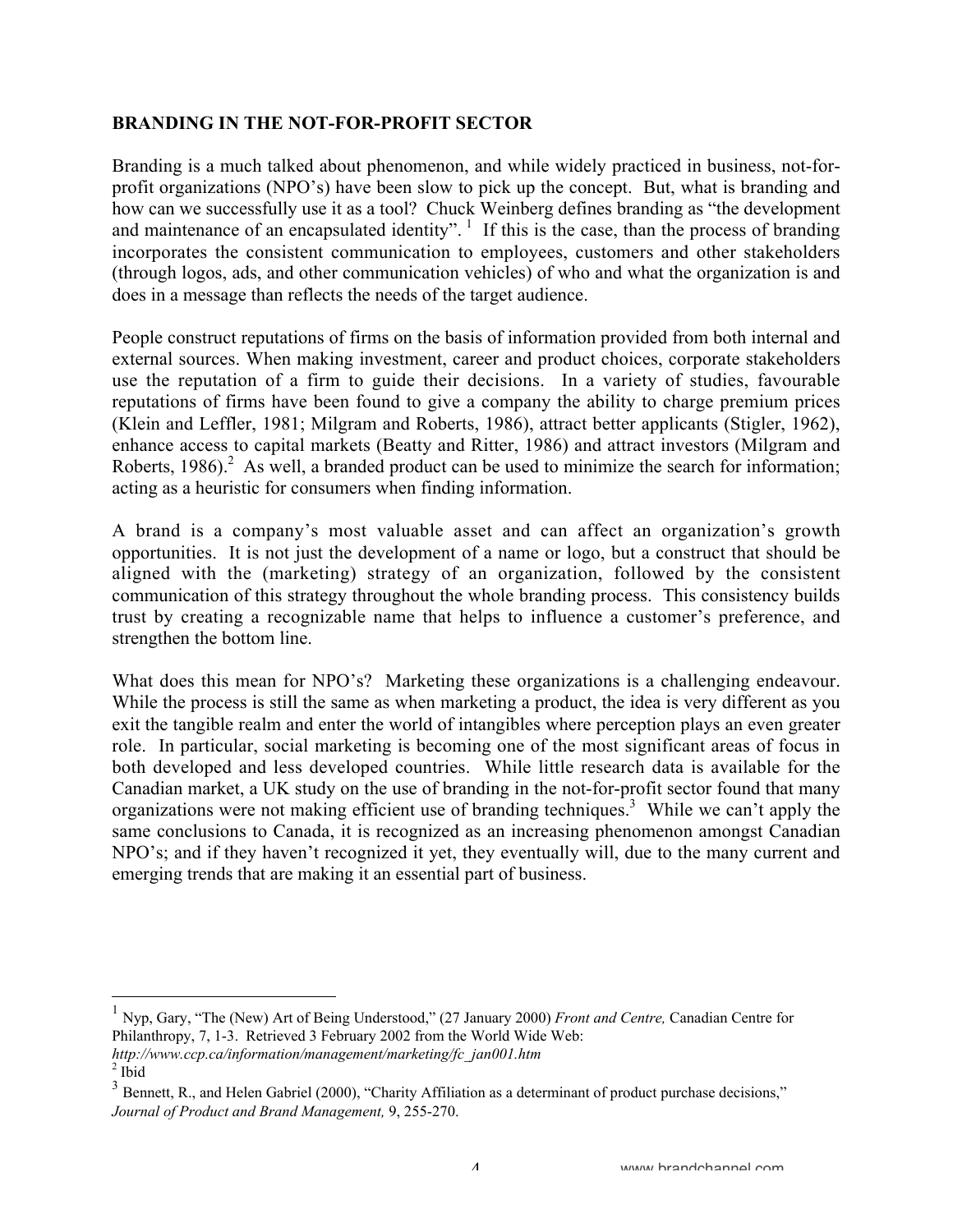#### **WHY BRAND THE NOT-FOR-PROFIT SECTOR Philanthropists' Needs**

With the increased cutbacks, many NPO's (such as hospital foundations) are under increasing pressure to attract and retain loyal donors.<sup>4</sup> It is estimated that  $25\%$  to  $30\%$  of funds for capital building and renovation will have to come from non-government sources; and with the increasing competition amongst NPO's, it will become even more difficult to capture a share of these dollars. $5$ 

According to Ross Gregor, Chair of Ketchum Canada Inc. (a company that raises funds for NPO's), one of the most important challenges facing fundraisers is the increasing level of scrutiny they will face. With so many organizations to choose from, donors are increasingly searching for organizations that accountable for their actions. Therefore, there is an increasing need to focus communication about fundraising on quality and availability of care, as well as accountability and efficiency.

In a 2000 Canadian study on the face of NPO's, it was found that health-related organizations received the highest number of individual donations (41%) but only obtained 20% of the total amount of money donated (this is up from 17% in 1997). One reason for this could be the increasing negative perception of NPO's. For example, of the reasons cited for not donating more, 47% said they didn't like the way in which requests were made (in 1997 the number was 41%). Furthermore, up from 40% in 1997, 46% didn't donate more because they didn't think the money would be used efficiently. However, one of the more interesting findings is that an increasing number don't donate because they find it hard to find a cause worth supporting. This number was at 21% in 2000, up 4% from three years earlier. Even more interesting, of the people who did donate, 15% in 2000 (10% in 1997) said they didn't donate more because it was hard to find a cause worth supporting. As well, many respondents said they didn't donate or donate more because they didn't know where to make a contribution.<sup>6</sup>

This data indicates that the lack of communication between NPO and consumer is negatively affecting our NPO's. There are people who want to give but lack the required information in order to make a donation. However, there is one tried and true method to combat these challenges, and that is to invest more money in brand-building programs. Branding will establish a reputation in the marketplace and will consistently communicate to and address the

 <sup>4</sup> Webb, Deborah J. and Corliss L. Green and Thomal G. Brashear (2000), "Development and Validation of Scales to Measure Attitudes Influencing Monetary Donation to Charitable Organizations," *Journal of the Academy of Marketing Science,* 28, 299-309

<sup>5</sup> Stewart, J. (1997), "Move to More Corporate Health Care System May Affect Hospital Donations," *Canadian Medical Association Journal,* 157, 189-190.

<sup>6</sup> Statistics Canada. "National Survey of Giving Volunteering and Participating," 2000. (Catalogue No.71-542-XIE) Retrieved 26 February 2002 from the World Wide Web http://www.nsgvp.org/n-2000hr-ca.htm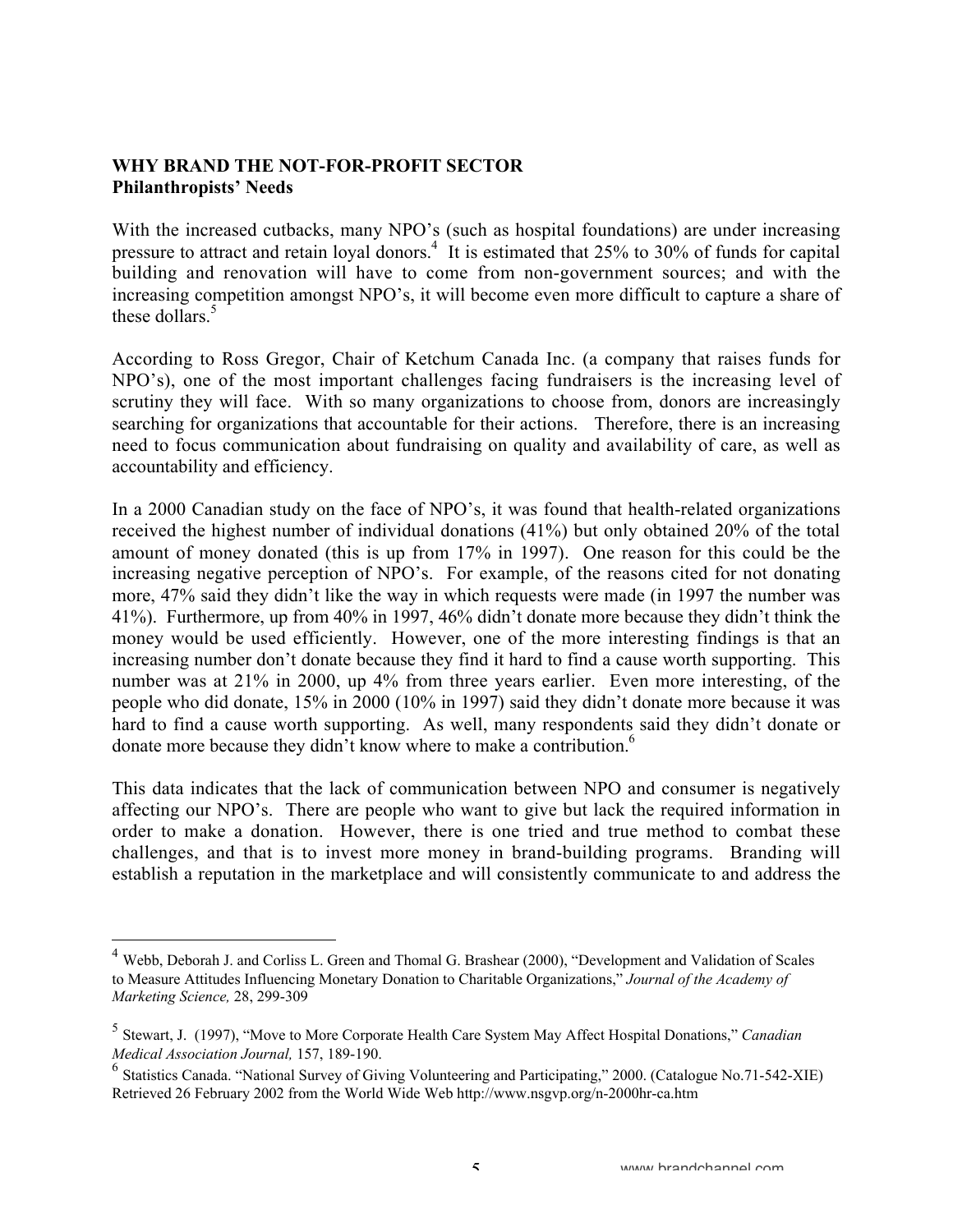concerns of potential donors. But who are these people that we communicate to? The following section addresses the pertinent stakeholders in the branding process.

## **STAKEHOLDERS INVOLVED IN THE BRANDING PROCESS**

#### **Branding to Philanthropists**

With the growing need to attract donors there is an increasing need to communicate the brand to these stakeholders. In study after study researchers document the need for a "fit" of needs and values between donor and recipient in order to increase donations.<sup>7</sup> Establishing a brand and communicating it through the branding process can help attract these much-needed funds. Donors go through a cost/benefit analysis when determining which social cause they will take an active interest in. It is the same as when a consumer is evaluating a product. They look at their familiarity with the charity, its efficiency (the amount spent on helping the end beneficiary vs. the amount spent on administration and fundraising), and its perceived effectiveness in terms of meeting goals. Therefore, generating awareness for the brand and developing one that is aligned with the needs of the philanthropic community should be a top priority for NPO managers.

Familiarity with brands creates trust in NPO's which has been shown to lead to higher evaluations and donations. Topps (1996) found that the most powerful brand values affecting donations were trust, rationality and sympathy.<sup>8</sup> Furthermore, in a survey of the charity brand values most likely to stimulate donations, it was discovered that four main factors contributed to people's perceptions of NPO's: Emotive altruism – caring, passion, sympathetic; Efficiency – uses assets wisely, professional, can get things done; Trust – reliable, honest; Modernity – energetic innovative and progressive. Appealing to these qualities and demonstrating the NPO's ability to satisfy the needs of donors is likely to provide a more favourable image for the organization and subsequently increase funding.

Having a favourable image can produce the "halo effect." This is where people not familiar with the organization will associate positive qualities to its offerings based on preconceived notions obtained from communication materials and other external variables. Take, for example, the Heart and Stroke Foundation. While most of us don't know how the organization is run, we most likely assume that they are efficient, credible and respectable because of its annual "Heart and Stroke Foundation Lottery"- a campaign that is highly visible to the general public. If given a choice between supporting this lottery or another less well known one, it is more likely that someone would give to the Heart and Stroke Foundation based on its sheer visibility and built up associations. This is backed up by research showing that individual familiarity with NPO's (from direct or indirect exposure) contributes to the formation of an image, which might be

<sup>&</sup>lt;sup>7</sup> Webb, Green and Brashear, 2000; Hankinson, Philippa (2001), "Brand Orientation in the Top 500 Fundraising Charities in the UK," *Journal of Product and Brand Management,* 10, 346-360.

<sup>8</sup> Harvey, James W. (1990), "Benefit Segmentation for Fund Raisers," *Journal of the Academy of Marketing Science*, 18, 77-86.

 $9$  Bennett and Gabriel (2000)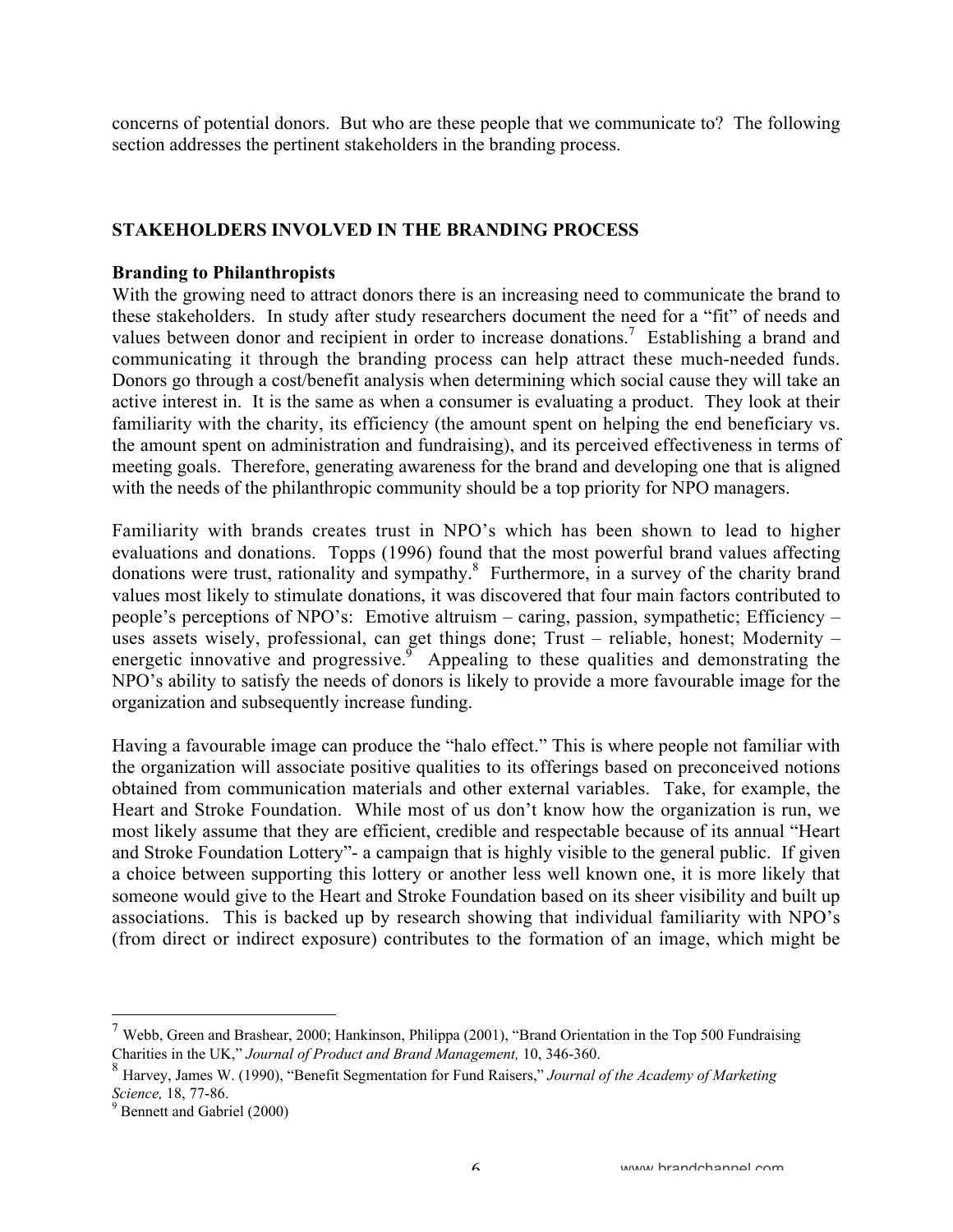strong enough to influence a decision to donate or not.  $10$  Even universities try and attract donors using image appeals. For example, Waterloo stresses its high ranking in MacLean's annual university issue when going to donors.

People want to be associated with winning organizations and whether real or not, it is the manager's job to convey a positive image that appeals to the needs of the donors in order to gain a share of their funds. Whether it is NPO's or health care, a strong brand differentiates an organization, makes selection easier, generates awareness, aids in the development of partnerships and alliances and helps build strong relationships with stakeholders. To shield against the negative effects of the current state of NPO's and the rising trends affecting its future, branding will continue to be important as these organizations try and combat the increasing competition in the marketplace.

## **Brand to Employees**

Branding can act as a valuable tool to help recruit and retain employee. It is believed that a mutual "fit" between company values and personal values would attract the appropriate type of person for the job.<sup>11</sup> Furthermore, research shows that career satisfaction is related to the perception that a person gets as much out of his/her lives work as he/she puts in. Therefore, branding is essential to not only attracting, but also retaining employees. Employees need to understand the brand, and in essence, become brand ambassadors for it. All tasks need to be performed with the brand identity, mission and vision in mind so that consumers can live the brand through the employees.

<sup>&</sup>lt;sup>10</sup> Bennett, R., and Helen Gabriel (2000), "Charity Affiliation as a determinant of product purchase decisions," *Journal of Product and Brand Management,* 9, 255-270.

<sup>&</sup>lt;sup>11</sup> Hankinson, Philippa (2001)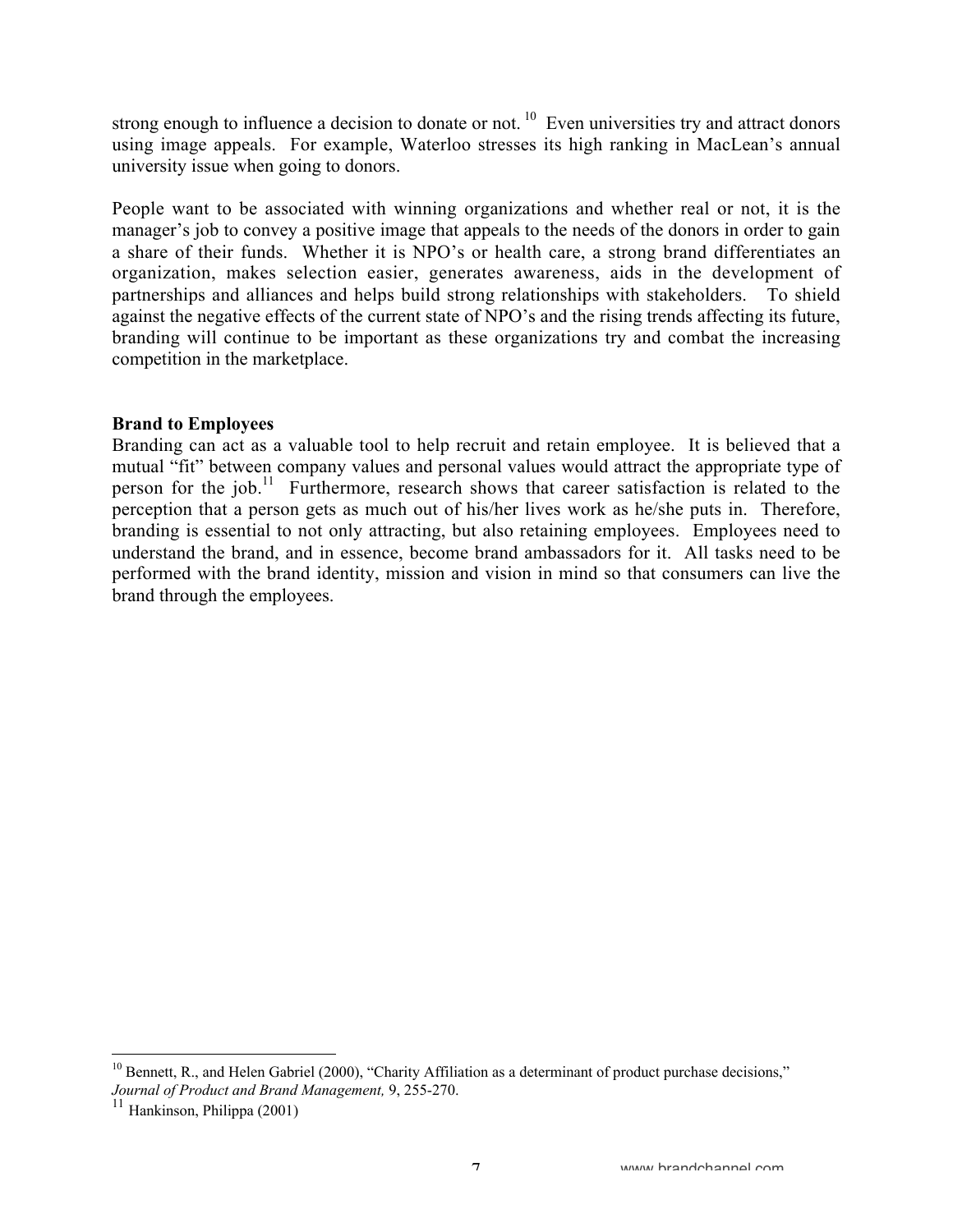#### **WHAT WE CAN DO**

Now that we know that a brand is a strategic resource that generate trust in and loyalty to the organization- what can we do? With the need to attract capital, an understanding of the stakeholders' decision process and the qualities they look for in an organization will be important in defining a value proposition that communicates the brand. The challenge for NPO's, is that, in most cases, they lack a tangible product. However, when done correctly, branding and the resulting brand image can exert a powerful influence on consumers' perceptions and behaviours, resulting in significant returns.

In order to invest in brand building it is important for managers to understand the role the brand is playing in the organization. Management should look at how the brand is perceived by consumers, competitors, employees and other stakeholders, and use that knowledge when establishing a position in the marketplace. Furthermore, a unique selling proposition needs to be determined and communicated consistently and seamlessly, both internally and externally.

True brand integration requires all employees to carry out the mission and vision throughout their daily activities so that the brand essence is filtered through to the consumer. Given that employees are the key point of contact with consumer's tools such as identity manuals need to be created for staff in order to effectively live out the brand.

No brand strategy is complete without the consistent and seamless implementation of a brand to all stakeholders, through all planned mediums. While the vision and strategy comes from the top, the whole business system needs to be aligned with the brand promise. The organization's culture, strategic planning and program development need to be created with the "brand" in mind so that stakeholders are continuously reinforced with a streamlined message.

Furthermore, when looking at NPO's, the shotgun approach may not be the best way to attract and retain donors, requiring managers to segment stakeholders based on needs. One study conducted a cluster analysis of data from major philanthropic donors and identified seven philanthropic styles reflecting the motivations people had for making charitable donations. For some, personal and internal reasons were major contributors to donation behaviour, for others, more pragmatic and external factors prevailed.<sup>12</sup> Therefore, appealing to consumers' needs is just as important in the not-for-profit sector as it is in the tangible realm. While the qualities they seek may be somewhat different, the decision process is the same (see Appendix A for trends in donation behaviour which can assist in the development of segmentation and communications development).

By building a reputation based on qualities sought, NPO's can achieve that favourable first impression and attract the "new" health care consumer and donor. In the end, the final goal is to achieve loyalty and top of mind awareness amongst all stakeholders. You want people to see your organization as the only solution to their problem. This can only be achieved by focusing on the key benefit(s) stakeholders will receive in order to ease the decision making process.

 <sup>12</sup> Rytting, Marvin, and Roger Ware and Russ Prince and Karen M. File (1994), "Psychological type and philanthropic styles," *Journal of Psychological Type,* 30, 3-9.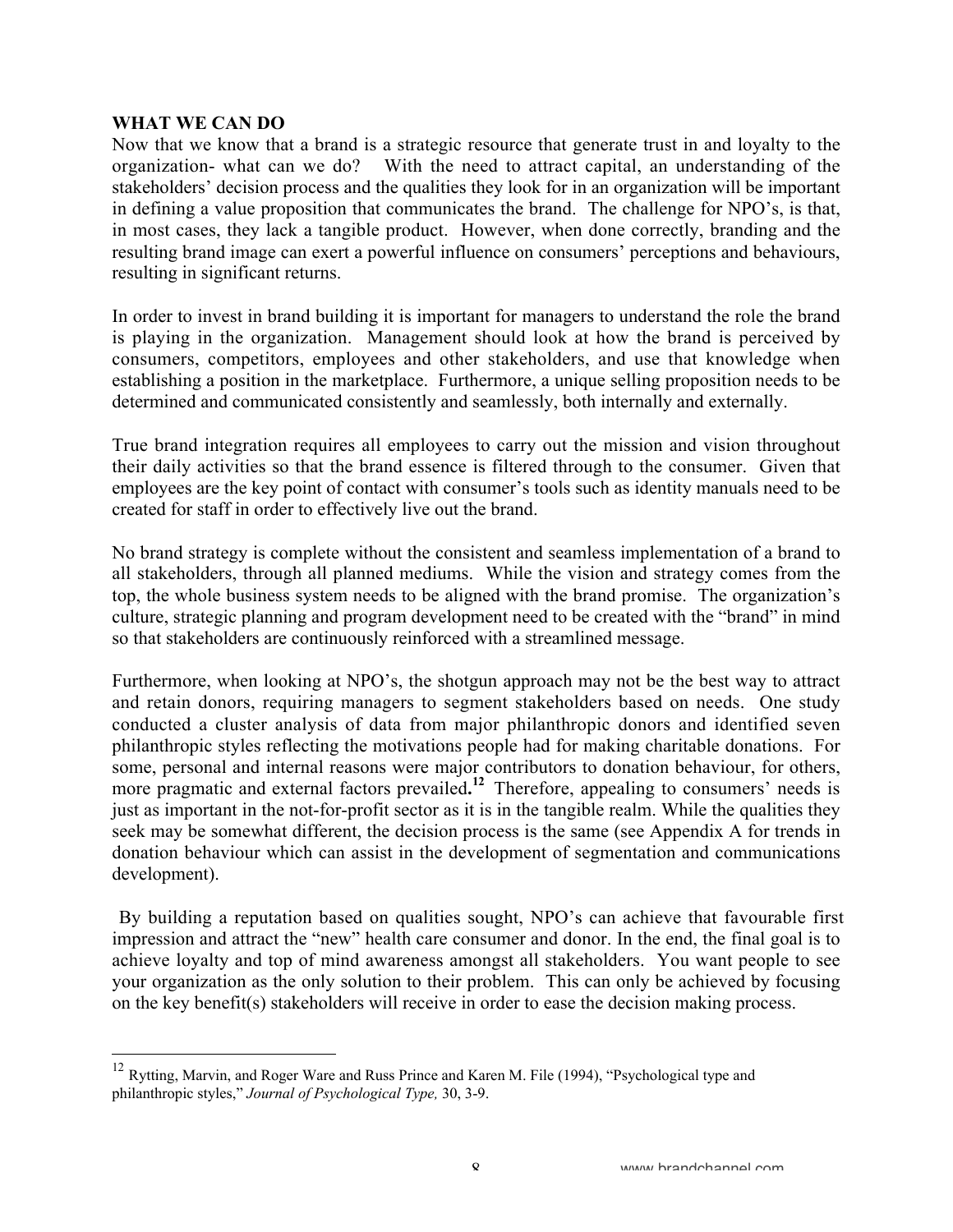A name is not just a name anymore. It is a build up of associations that when managed carefully can add significant value to an organization. NPO's are not immune to this concept. People don't just give to a company, they give to what it believes in, what it stands for; and the more similar an organization is to its audience, the more affiliated they will become with the brand and the more donations they are likely to give.

The following case studies will put this theory into perspective. From brand architecture to consistent communication, the following organizations have implemented strategic branding principles. As you will see, the results are quite amazing as to what the power of a brand can achieve in terms of monetary and non-monetary returns.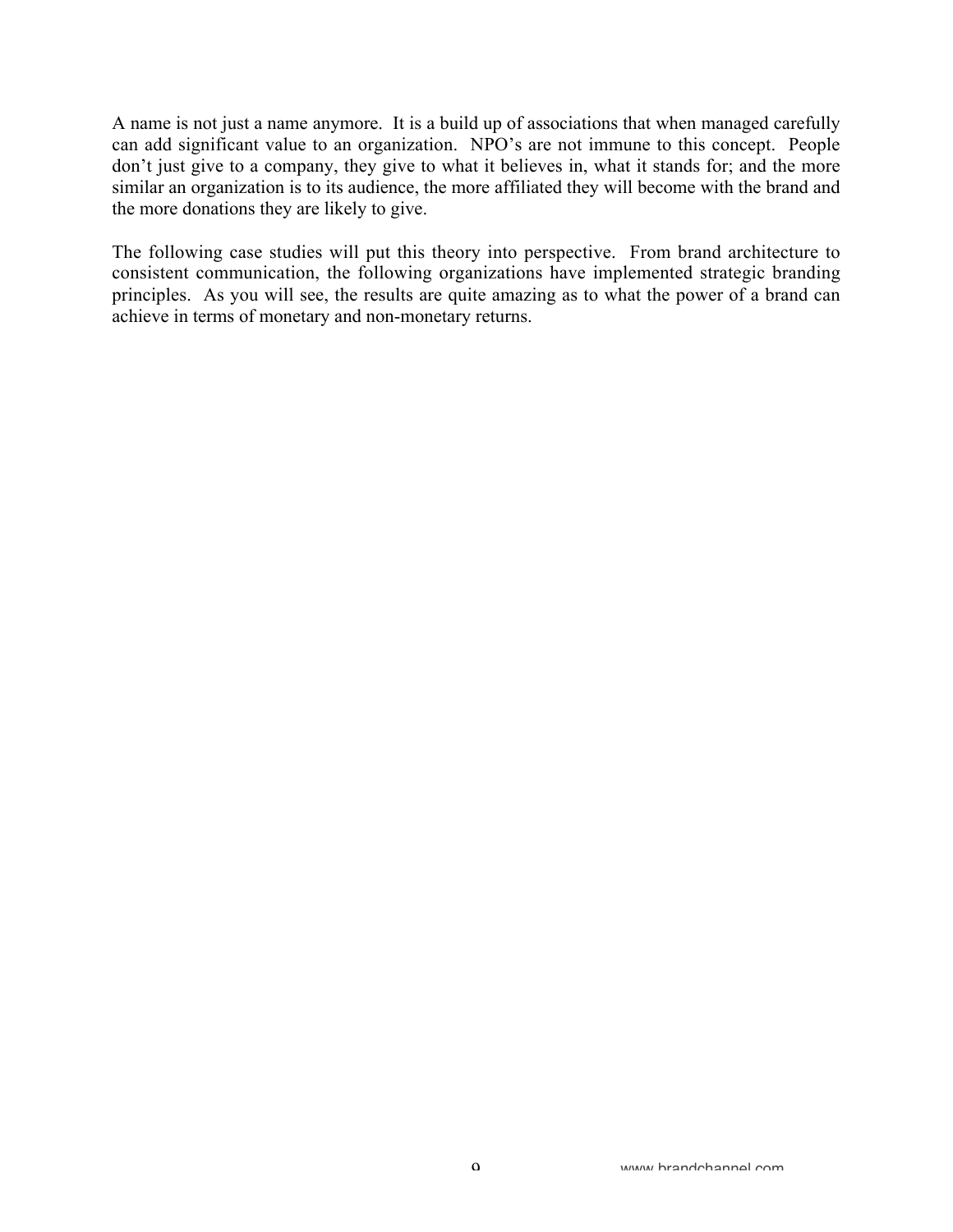## **CASE STUDIES Case 1: Hamilton Health Sciences**<sup>13</sup>

In 1996, the Hamilton Civic Hospitals and the Chedoke-McMaster Hospitals voluntarily merged to become the Hamilton Health Science Corporation (HHSC). In 1997, the separate hospital foundations merged to form the Hamilton Health Sciences Foundation (HHSF). The hospital was gaining the reputation as being "mis-managed" due to its continuous deficits (in 1999 it was estimated to be at \$38.9 million). It wanted to change this image amongst the various stakeholders. Previously when people thought of HHS, images of "corporate," "bureaucratic," and "inefficiency" were brought to the forefront. The management wanted to change this image so that people would link HHS with health care and science, not "corporation." It wanted to be known as a caring hospital to people in Hamilton and beyond, so the HHSC set out to re-brand itself in an effort to gain employee, community and donor acceptance.

In 1999 the branding campaign was launched. Corporation was dropped from the name, and a new logo, connoting caring as opposed to corporate, was developed. While each hospital would maintain its own image, HHS would act as the "parent" brand and the other hospitals would act as "sub-brands." The communication developed was seamless and flawless. Advertisements were put in the papers, and on city transit, all in an effort to change its image and attract employees and funds. The ads really connected with the people of Hamilton as they could all relate to the messages HHS was sending. For example, ads depicting the Hamilton Tiger-Cats read: "What's it Like to Tackle Health Care? Well, it's a Heck of a Lot Tougher Than the Argos." To compliment the launch of this campaign-some may call it a marketers dream-the Tiger Cats had a 35-28 win over the Toronto Argonauts in the same week the campaign was launched.

Communication programs were also given to employees to assist in creating and enforcing the new image. While HHS is still trying to get employee buy-in, the change, like in any other business, will be slow.

In 2000, the new symbol was adopted by the HHSF. Funding increased by 20% with much of it being attributed to its "new" image in the market place. Furthermore, in a satisfaction survey, 65% were supportive of a tax levy, a number that would have been difficult to achieve in previous years.

While circumstances required the campaign to end, the branding has continued. To further gain a competitive advantage, HHS wants each hospital to be affiliated with a particular area. For example, Hamilton General with Cardiac Care, and Henderson General with Cancer. This type of relationship provides the opportunity for increased funding as donors search for affiliations with hospitals and foundations.

The challenge now, says Mike Farrell, VP of Communications and Development for the foundation, is "to make sure we don't lose the softer side of health care." According to Mr.

<sup>&</sup>lt;sup>13</sup> Farrell, Mike, Vice President, Communications and Development, interviewed by Candace Steinberg, 16 January 2002, Hamilton, ON (905) 522-3863.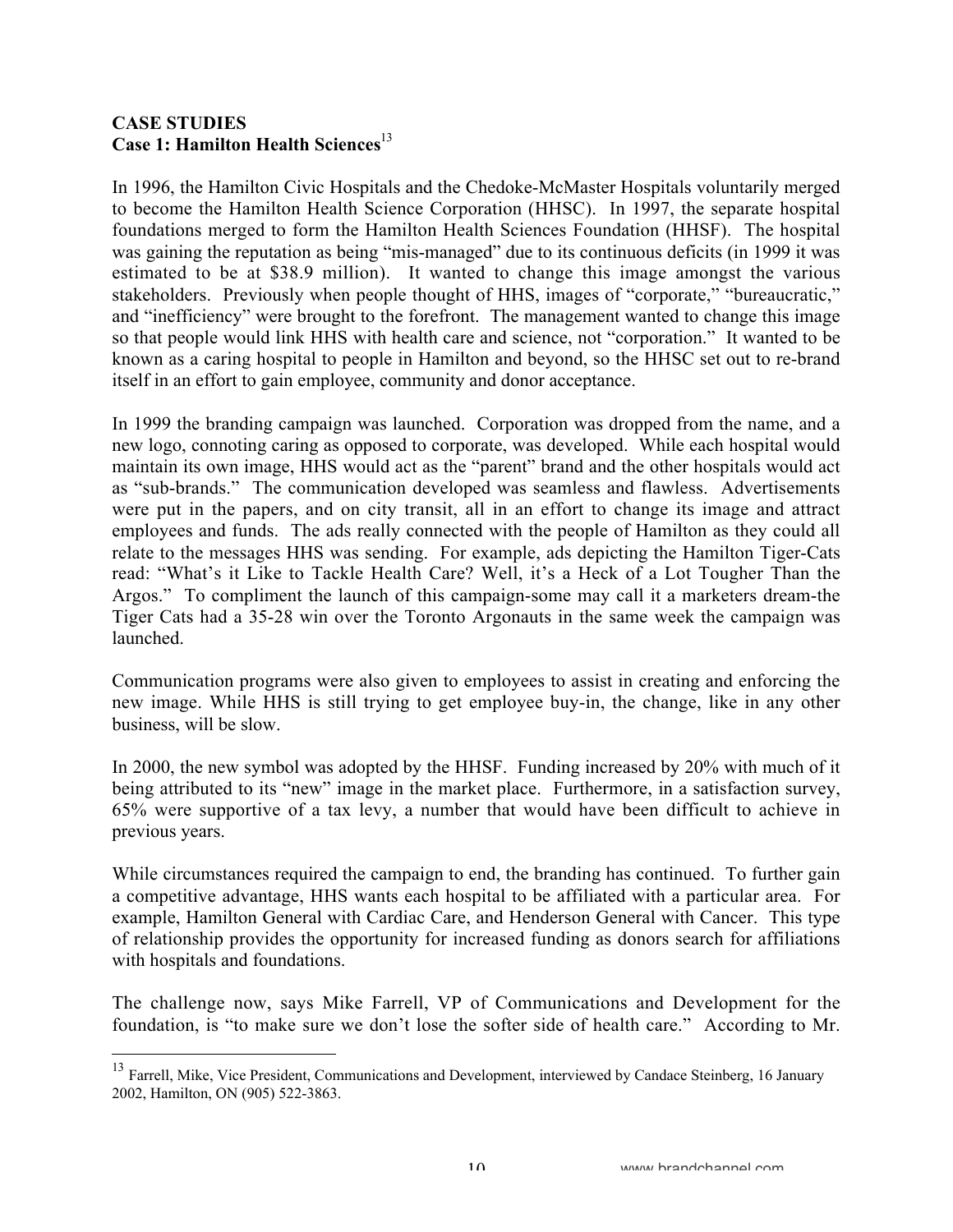Farrell, key reasons for giving are: belief in the mission; the foundation's ability to manage a gift; previous relationship (patient or family member was a patient); and reputation.

It can be seen that there is congruence between what the literature states and what is practiced in the real world. When HHS set out to re-brand itself it used this knowledge of donation behaviour in order to initiate a calculated attempt to change its image and reputation in an effort to increase donations. The new logo has a softer touch to it where as the other one connotes more of a "rigid," "inflexible" personality (see below). Also, while consistency in image is important, sometimes it is strategically better to maintain the essence of the brand (the who you are factor) and at the same time create or keep some point of differentiation. For example, the Children's Hospital logo was kept the same because of the community's strong affiliation with the hospital. However, at the site it is clear that it is part of HHS, but for communication purposes it was decided to keep it separate because of the significant equity built into that brand.

It is important to remember that a logo is not enough. It is a feeling and an image that needs to be felt both inside and outside the organization in order for the true magic of branding to work.

To understand how they use their new brand when communicating to employees and outside stakeholders, log on to their web site at www.hamilotnhealthsciences.ca. You will be able to see how the re-branding strategy is incorporated into their external communications, mission and vision statement, and different businesses, all in an effort to attract various stakeholders.



**Children's Hospital**

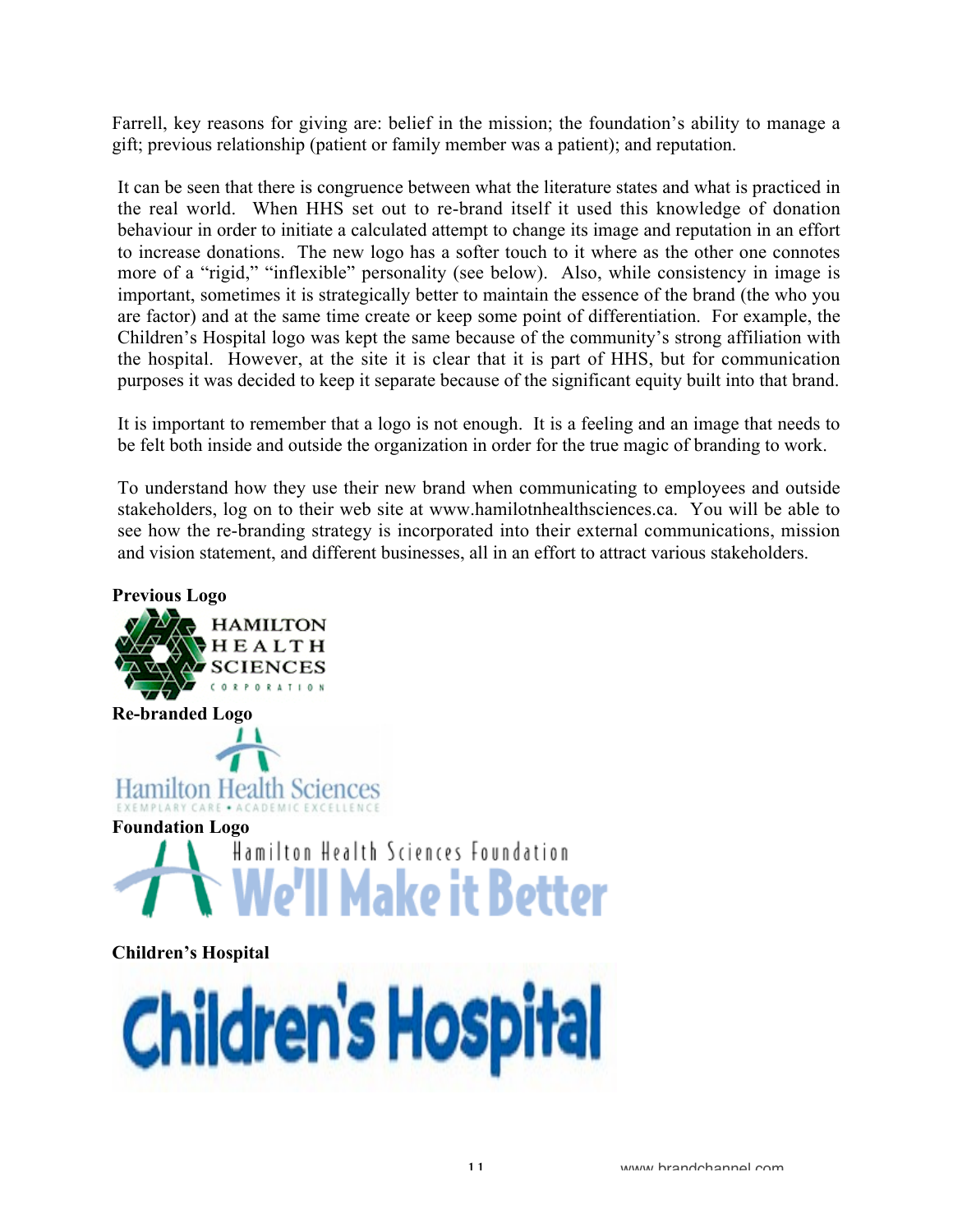# **Case 2: St. Joseph's Hospital System**<sup>14</sup>

Part of the strategic decision process with branding is how the "brand architecture" will be laid out. For example, will the brand have more value if it is unconnected to the parent brand? Or would it be more appropriate to have many "sub-brands" with the parent brand as the endorser? It's



like the difference between Proctor and Gamble (P&G) and General Electric (GE). Proctor and Gamble doesn't directly associate the company with its products. While many people know it makes Tide, P&G tries to keep its brands separate from its corporate identity. However, GE is GE whatever business it is in. Whether it is GE Appliances or GE Capital, the parent brand always dominates the sub-brands. There is not necessarily a right or wrong answer as to how the businesses will be connected. The decision depends on the organizations strategic goals and how it wants to be perceived in the marketplace.

NPO's are not immune to this type of strategic thinking. The St. Joseph's Health Care System (SJHCS) is one of the largest corporations in Canada devoted to health care, offering a diversified number of health and social services through its affiliated hospitals. The SJHCS has established itself as the "parent brand" with each affiliated hospital having a distinct, yet related identity. Its strengths lay in its efforts to not only maintain a common mission and vision (adjusted for individual identity) but to communicate it to all stakeholders and across all communication medians.

"St. Joseph's Healthcare's graphic identity system is an essential tool for doing business in today's world. To do its job, our logo must be appropriate, distinctive, and memorable. It must also be consistent and unvarying, wherever it appears. Only by maintaining uniformity in all applications can our corporate identity achieve reliable recognition."

www.stjosham.on.ca

This is a statement from the introduction of its Corporate Identity Manual. You can see the commitment St. Joseph's has in terms of maintaining consistency in its image and communicating it to all stakeholders.

The development of the branding for the St. Joseph's Health Care System was the result of a strategic decision to keep each hospital affiliated with the system but to also separate them in order to maintain their unique identities in their respective communities. This is the type of planning and thinking that should go into any re-branding effort if maximum returns are to be achieved. As will be mentioned in the next case on the St. Joseph's Hospital Foundation in Brantford, keeping the foundations affiliated with specific hospitals has helped to achieve significant returns in each community, particularly in Brantford.

<sup>&</sup>lt;sup>14</sup> Guest, Brian, Executive Director of St. Joseph's Health System, interviewed by Candace Steinberg, 12 February 2002, Hamilton, ON (905) 528 4753.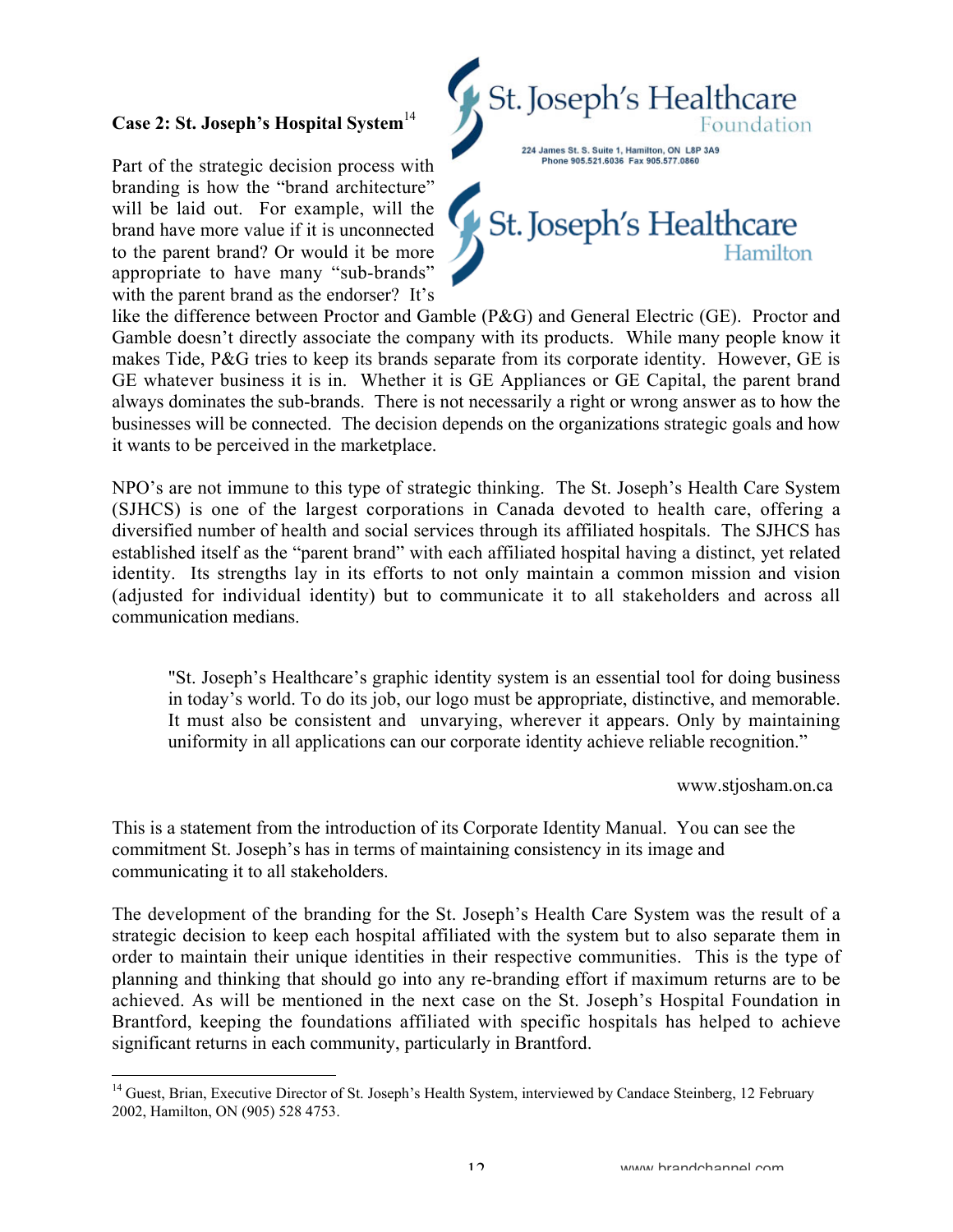# Case 3: St. Joseph's Lifecare Foundation<sup>15</sup>

In May of 1998, the Health Services Restructuring Commission deemed the closure of the St. Joseph Hospital in Brantford. The St. Joseph Hospital Foundation (SJHF), which has always had a positive identity in the community, faced a tough decision since its only benefactor would be closing. With the ruling by the HSRC it recognized the need to develop positive communication pieces to help sustain its image and make its affiliation with the community stronger. St. Joseph's didn't want the community to think that it was abandoning the hospital or other stakeholders and needed to communicate to its public that it was still committed to the community. The foundation had to separate itself from being the funding body for the hospital and wanted to communicate its expanded fundraising scope. The president of the Foundation recognized that…

"They had to deliver messages that consistently supported their commitment to St. Joseph's Hospital and the community."

The Foundation got donors and all its stakeholders involved in the transformation of the Foundation. SJHF changed to St. Joseph's Lifecare Foundation and instead of closing down by 2000, as mandated by the HSRC, it polled Health Care professionals to identify unmet needs in the community so that the Foundation could continue to grow and support other health care facilities. With the information provided, the "Community Needs and Assessment Study" was constructed to identify community health care needs. Hospice care was mentioned as number one – the same idea the professionals came up with- and so plans are underway to open up a "Life Care Centre" for the elderly.

Part of the foundation's success can be attributed to its adherence to the number one rule of branding – consistency through all communications. In March 1999, the Foundation embarked on the "We're in it for life Campaign." Communication included:

Sending mailers to households Creating links to the St. Joseph's Health System and Foundation Developing a newsletter Setting up a phone line – 751-LIFE Setting up an advisory board Holding various events in line with the new theme to communicate new strategy Developing advertisements for print, billboard Developing a script for stakeholders so that everyone was communicating the same message – even volunteers

 <sup>15</sup> Consorti, Olga, President and CEO of St. Joseph's Lifecare Foundation and Patti McCleister, Community Relations Co-ordinator of St. Joseph's Lifecare Foundation, interviewed by Candace Steinberg, 13 March 2002, Brantford, ON (905) 7751-7096.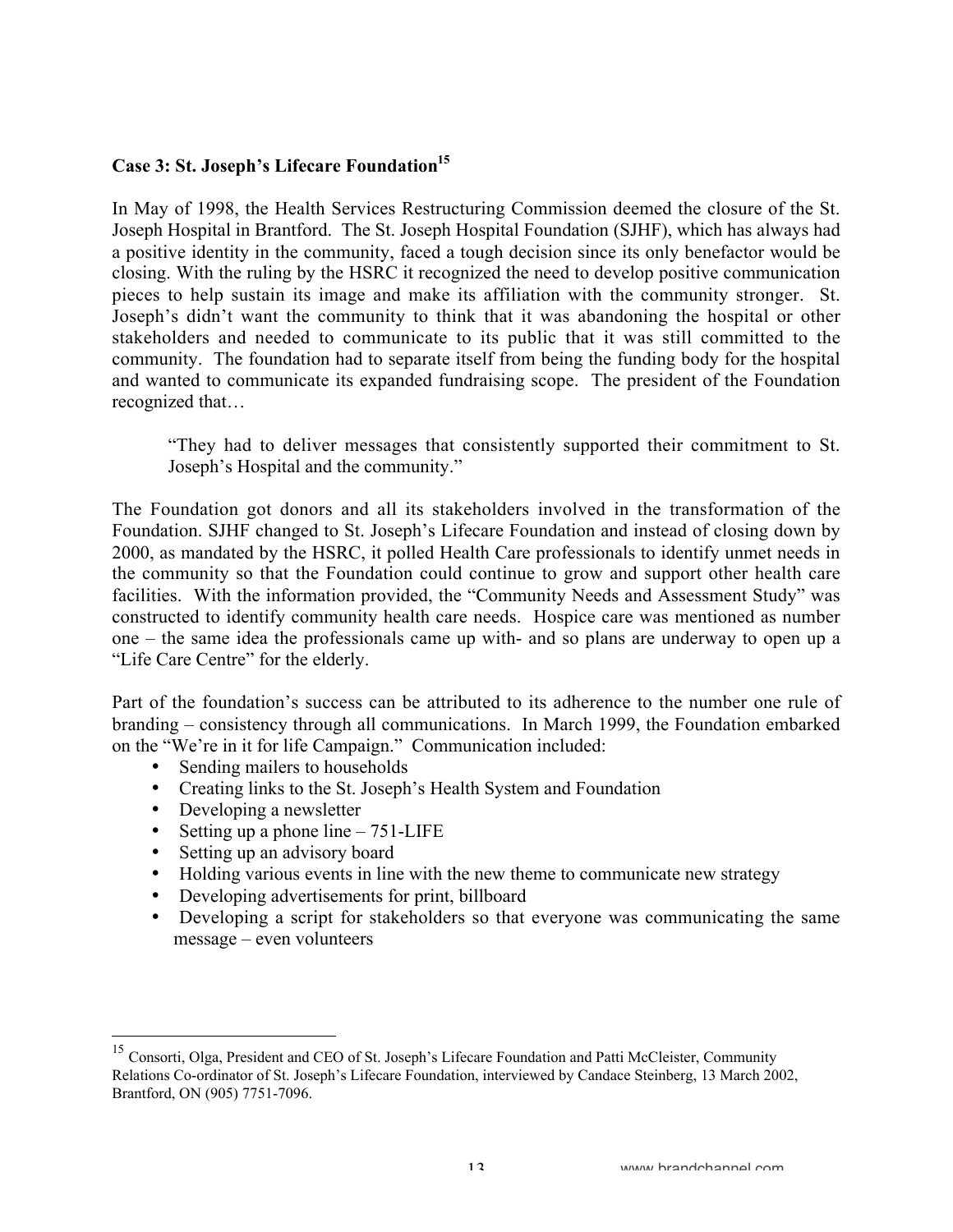The marketing communications programme was developed so that the target audience could identify positively and personally with the SJLF in their new role and current situation. Key messages they wanted to express:

To reiterate continued support for St. Joseph Hospital's equipment and research needs;

To emphasize its newly expanded role to fill unmet health care needs in the community that are in line with the mission;

To reconfirm that all money raised in the past and future would stay in Brantford and Brant County;

To commit to the community that their new role would be to keep the foundation's goals in line with the spirit and mission of the Sister's of St. Joseph of Hamilton, in the community.

A positioning statement was developed considering issues such as:

How it wanted to be perceived by its donors and community

How could it add value in the minds of supporters and the community

In 1980, the SJHF created the "Share the Vision" capital campaign, raising \$4.2 million over a five-year period and securing 1400 donors. By fiscal year end April 1998, it raised a record \$800,000 through its Annual Giving Program.

While the hospital is currently closed, plans are under way to develop a new "Life Care Centre," which will be both publicly and privately funded. Given this, it might be surprising to note that its donor base has increased significantly along with the amount of donations. Recently, its most successful appeal was completed. The "Angel's of Christmas" campaign raised an amount exceeding the foundations goals and achieved a response rate of 3.75%, an excellent number for a "bulk unaddressed mailing." Furthermore, personal appeals achieved a responses rate of 35.1% raising on average over \$1,200 per person (see chart below). When both the personal and bulk figures are combined you can see that the average donation and total donations has been increasing over the years (despite the hospitals closure). Also pay attention to the years prior to 1999, when the annual campaign was done jointly with the Brantford General Hospital. For example, the amount raised in 1998, was less than that in 2001. Furthermore, the SJLF received a percentage of that figure, making the contribution significantly less. While there is not a measurement of what percentage has come from its "brand equity," the fact that it has strategically and emotionally connected with its donors through its communications is most likely one contributing factor.

|                        |           | Angels 2001 Angels 2000 Angels 1999 Tree 1998 |          |           |          | ∣Tree 1997 Tree 1996 |
|------------------------|-----------|-----------------------------------------------|----------|-----------|----------|----------------------|
|                        |           |                                               |          |           |          |                      |
| # pieces mailed        | 43,864    | 44.817                                        | 45,985   | 45.131    | 45,000   | 45,000               |
| $\#$ donations         | 1.219     | 1.433                                         | 1.010    | 1.536     | 1.473    | 1.027                |
| <b>Gross Total</b>     | \$140,536 | \$109.505                                     | \$80.193 | \$127.158 | \$97.716 | \$89,031             |
| <b>Average Gift</b>    | \$115.29  | \$76.42                                       | \$79.40  | \$82.78   | \$66.34  | \$86.69              |
| <b>Rate of Respons</b> | $2.80\%$  | $3.20\%$                                      | 2.20%    | 3.40%     | 3%       | 2%                   |

**Source:** SJHF Angles of Christmas campaign results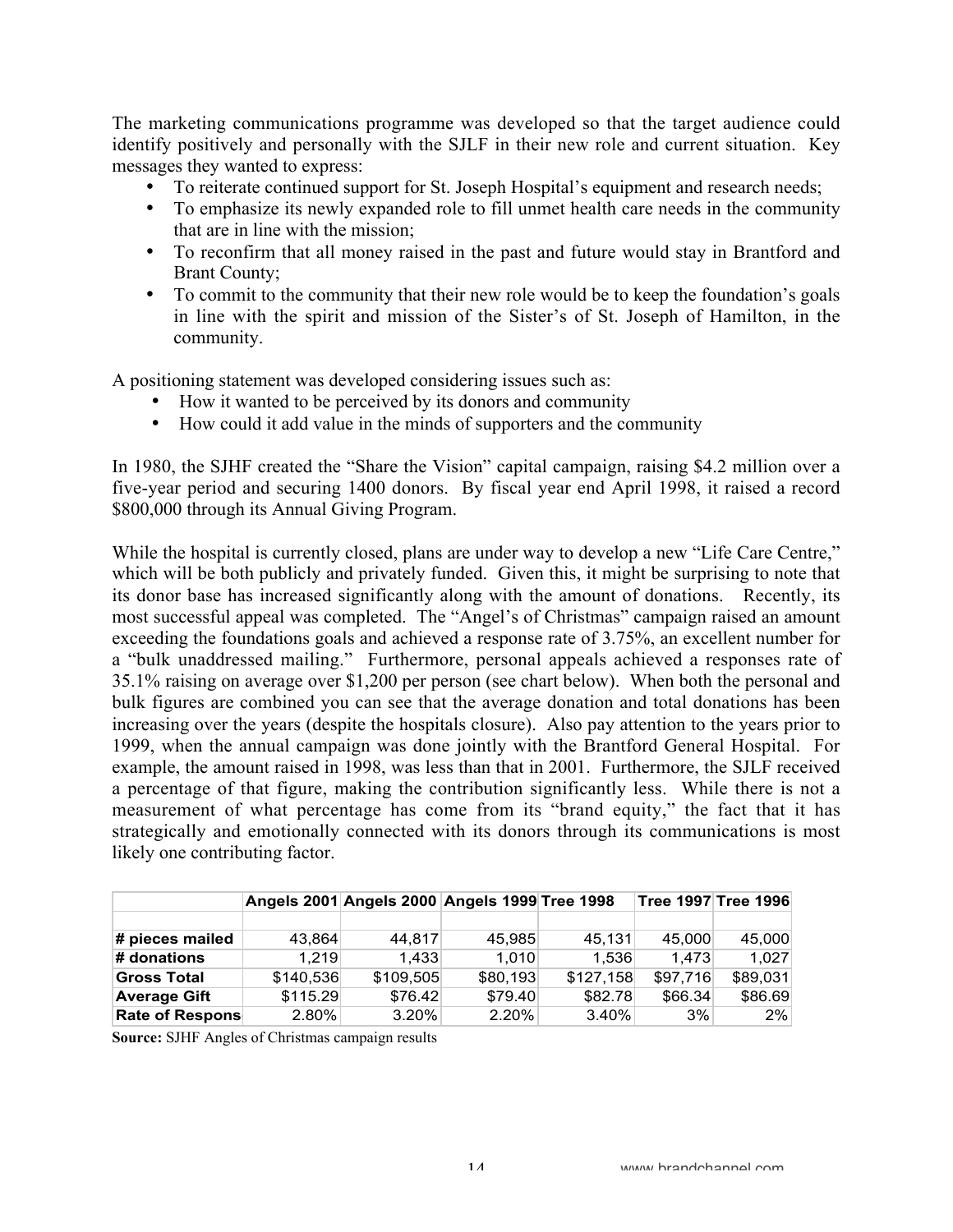One determination of success for foundations is the number of new donors and for the 1999, 2000 and 2001 Christmas appeal, 19.9%, 27.1 and 37% were new donors- a significant increase over prior years.

While the new centre will not be up for a few years, part of its success will depend on the smooth integration between the culture, staff and people of St. Joseph's and John Noble Home's (its partner in this initiative). St. Joseph's is already including its partner in the development of the new "Life Centres'" name and other strategic decisions. This type of inclusion lends empowerment and involvement – two common themes for gaining buy-in.

## **Key Success Factors of Re-Branding Effort**

Empowered donors, patients, staff and the community in the decision process for the future of SJLF

Developed communication pieces such as newsletters and programs to offer donors more personal attention

Held events and sent newsletters to staff, patient, volunteer and doctors to get buy-in for its new direction

Seamless communication from strategy to execution, using "multi-layer" advertising to get its message across

Consistently use mission, vision and values to drive all strategic decisions

One of the most important success factors is whether strategic decisions are rooted in sound research practices. When you brand something, it should be with your customers and other stakeholders in mind. Therefore, developing a positioning statement, program or any type of communication should be based on research from the customer. Part of the future success of the new "Lifecare Centre" will be because the community was involved in the whole process. For example, when it polled influential people in the Brantford community regarding whether or not the new centre should have its own logo/name, the majority of respondents said yes. This type of information signals an affinity for the brand, and to act counter to this response (which it is not) would affect the brand image. When you get people involved, particularly important stakeholders, the "brand" becomes a part of them and their affiliation becomes stronger resulting in increased revenue, recognition, and donors.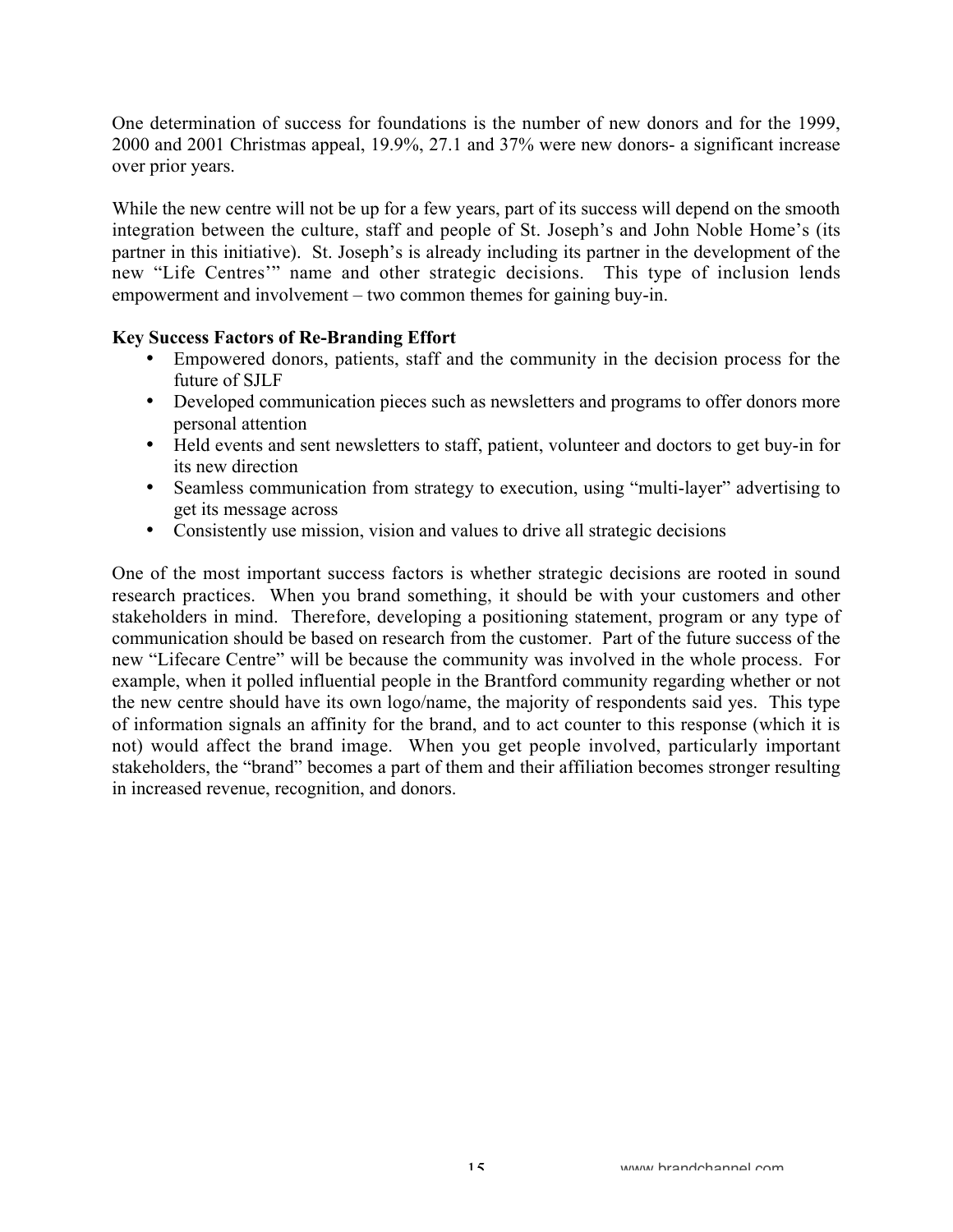## **Case 4: St. Joseph's Villa16**

Founded in 1879 as the House of Providence, the St. Joseph's Villa, located in Hamilton, Ontario is recognized as a leader in Canada for its care of the elderly. The Villa provides care for 378 residents as well as offering an outpatient service. In partnership with the local Rotary Club, the Villa offers a respite program where family members can bring in their loved ones to stay at the Villa, relieving stress for both the caregiver and patient. The Villa also hosts a day program for almost 200 seniors in the community. For seniors who can live independently there is St. Joseph's Estates, which is located on the grounds and provides easy access to the many amenities the Villa offers.

In 1999 St. Joseph's became the first long-term care facility in North America and the first Health Care Facility in Canada to receive ISO Certification. A designation awarded to companies following strict quality guidelines; and in the Villa's case, quality care.

Presented by the Honourable Hilary Weston, Lieutenant Governor of Ontario and in partnership with the Fraser Institute, in 1999 the Villa was the recipient of the Donner Canadian Foundation Award for Excellence in the Delivery of Social Services. In both 1999 and 2000 the Villa received the Donner Award for Excellence in Services to Seniors. As well, for the fourth consecutive year, the Hamilton Spectator's Readers' Choice Award for being the "Best Retirement and Long-Term Care Facility" was handed to the Villa. Furthermore, it was the first long-term care facility to obtain additional funding from the government for its new facility. Also, in 2000 the Canadian Council of Health Services Accreditation, accredited the Villa.

Success like this does not happen by chance but by the continuous monitoring of its quality standards and resident care. For over 16 years the Villa has used an extensive Quality Management system and is currently switching to a Continuous Quality Improvement (CQI) process. For the Villa, the success of these programs lay not in the systems themselves but in managements desire to train employees to incorporate these philosophies into their work, so that residents receive the best quality care.

The achievements of the Villa are the direct result of its need to continuously re-evaluate and improve services. Like the St. Joseph's Lifecare Foundation, the Villa seeks input from residents and family members when developing and reforming services. Currently, researchers at the Villa are developing a measurement tool that will help pinpoint what quality means to individual stakeholders so that services can be refined and patients can receive individualized care.

One endeavour, where success has yet to be measured, is the development of "neighbourhoods" in its new facility where residents will be able to determine what will be in their core living space while also having access to services such as a beauty salon, a pool, restaurants and coffee shops. The development of this idea was the direct result of talking to both seniors and employees and identifying gaps in the current services offered so that improvements could be made and quality of life and work could be enhanced. Therefore, gaps on both the residents and staff side were

 <sup>16</sup> O'Krafka, Paul, CEO of St. Joseph's Villa, interviewed by Candace Steinberg on 3 April 2002, Hamilton, ON (905) 627-3541.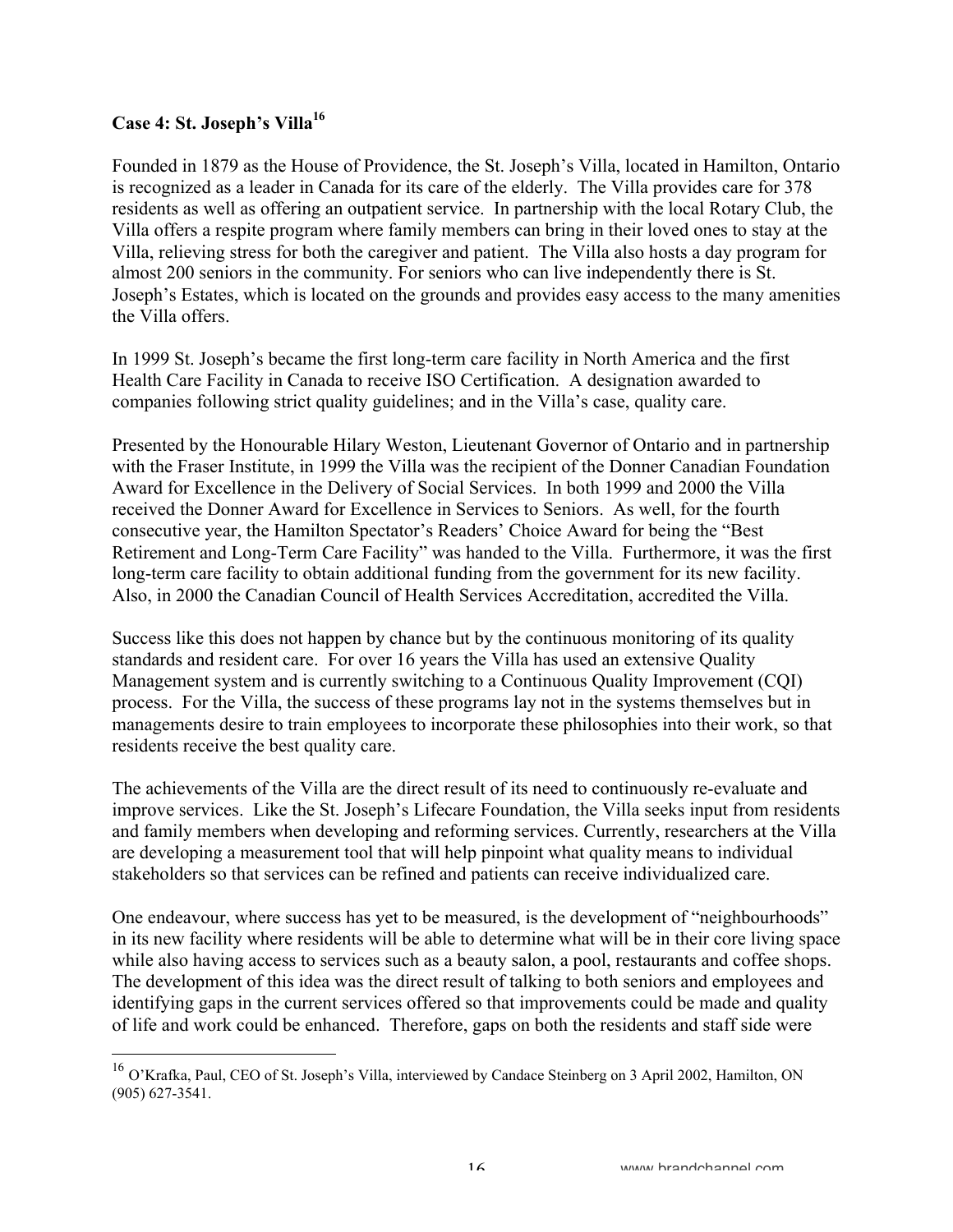evaluated and a package of services will be provided based on the needs of both parties. This is all part of it's "holistic" approach to health care which sees generations of families coming back to the Villa for consistent quality care.

One interesting finding is that the Villa does not see the government, as it's major customer, which has been a trap for many not-for-profit organizations. Instead it focuses on building community support making the Villa's voice in government much stronger. As well, the fact the Villa was the recipient of so many awards and has ISO certification gives the Villa a competitive advantage when seeking funds and support.

In fact, obtaining ISO certification has helped increase charitable donations substantially. In one campaign where \$2 million was expected to be raised, the Villa raised more than 300% of that, achieving \$6.2 million in charitable contributions. Furthermore, on five of the major gives where the Villa was trying to raise over 250,000, it was found that the mere mention of ISO Certification and the Fraser Institute sparked interests and made donors want to engage management in conversations. As well, when the media became aware of the Villa's ISO Certification, the Chair of the Board received more calls than usual and it was the first time the Villa had been mentioned in the Business section of the newspaper (the section corporate donors most likely read).

So what does this say about branding? As we have seen in the other cases, part of the Villa's success can be attributed to its commitment to its customers and employees, and incorporating their ideas into the services offered. Furthermore, it's mission statement of L.O.V.E (Living Our Values Everyday) is used as a tool to guide staffs', Board members' and volunteers' actions and decisions so that the mission is filtered through to the residents and other stakeholders. Enforcing this type of practice makes the affiliation one has with an organization stronger helping to build the brand and reputation.

Receiving ISO certification provides the Villa with an immense competitive advantage. Without mentioning anything else about an organization, ISO adds instant credibility, as it is an internationally recognized certification for quality. Now that we know that donors look for efficiency and effectiveness in the organizations they are giving to, achieving ISO status, which signifies quality and efficiency, is likely to draw in many donors. It should be of no surprise that corporate contributions increased since having ISO status assures corporations that their money will be put to good use. Whether real or not, only the name will tell!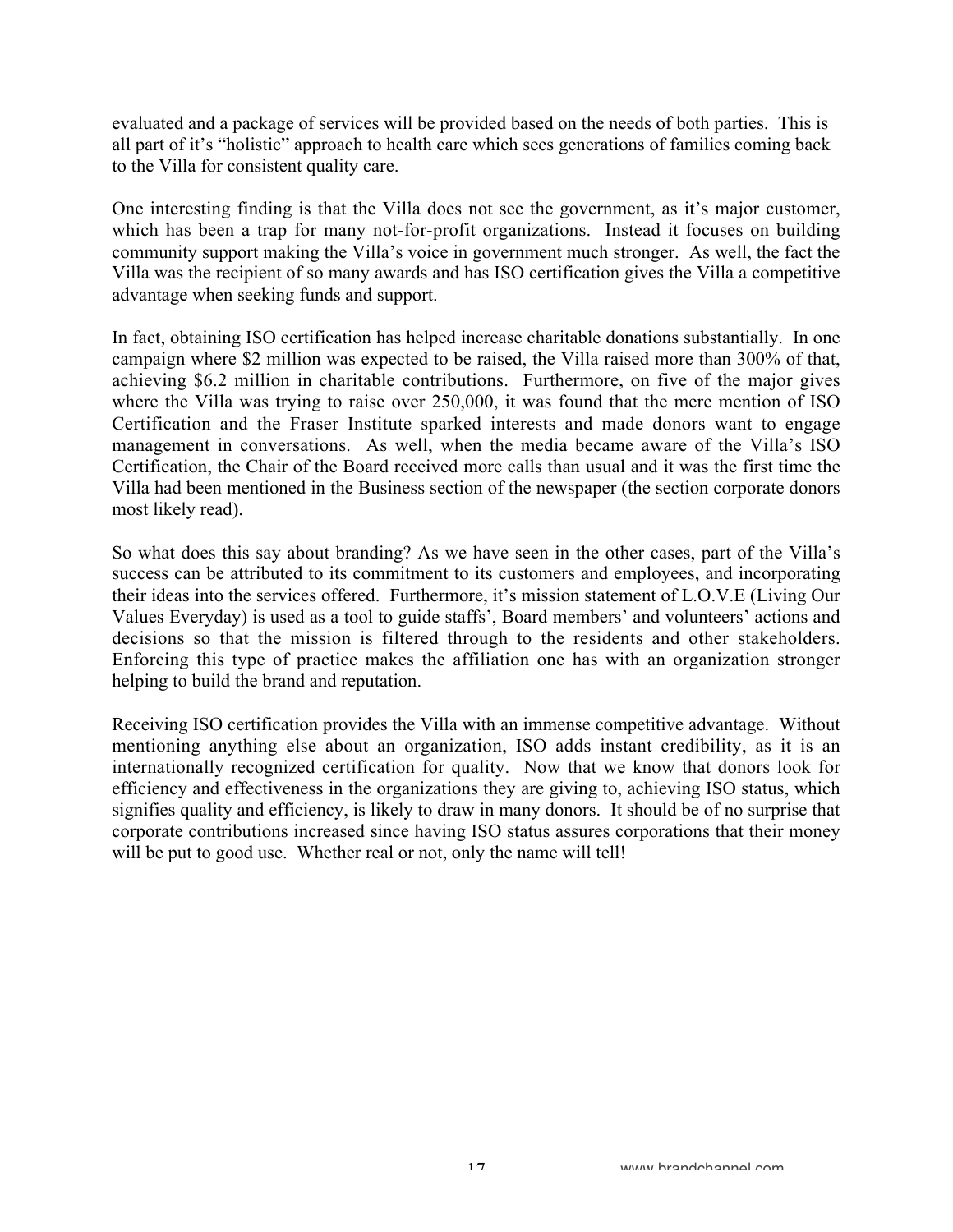## **BIBLIOGRAPHY**

Beckham, D. (2001, Jul/Aug), "20 years of Health Care Marketing," *Health Forum Journal,* San Francisco*,* 44, 37-40.

Bennett, R., and Helen Gabriel (2000), "Charity Affiliation as a determinant of product purchase decisions," *Journal of Product and Brand Management,* 9, 255-270.

"Brand as a Business Tool." Stamford: Corporate Branding. Retrieved 1 January 2002 from the World Wide Web: *http://www.corebrand.com/tool/tool.html*

"Branding Health Care. The Next Source of Competitive Advantage," (March 1998). *Insights*, v3. Retrieved 16 January 2002 from the World Wide Web:

*http://www.bah.de/content/downloads/insights/5J\_Brandin1.pdf*

Consorti, Olga, President and CEO of St. Joseph's Lifecare Foundation and Patti McCleister, Community Relations Co-ordinator of St. Joseph's Lifecare Foundation, interviewed by Candace Steinberg, 13 March 2002, Brantford, ON (905) 7751-7096.

de Asis, Karen V., "Hospitals Need Brand Marketing Too," Retrieved 13 January 2002 from the World Wide Web: *http://www.asianhospital.com/news0201-4.htm*

Driver, Deana (1998/1999, Dec./Jan.) "Retail Connections: So Long Cafeteria Food. Many Hospitals are Bringing in Trendy Eateries, Coffee Shops and a Host of Other Retail Operations to Improve their Services and Boost Revenues," *Canadian Healthcare Manager,* 6, 31-35.

Farrell, Mike, Vice President, Communications and Development, interviewed by Candace Steinberg, 16 January 2002, Hamilton, ON (905) 522-3863.

Frombrun, C., and Mark Shanley (1990), "What's in a Name? Reputation Building and Corporate Strategy," *Academy of Management Journal,* 33, 233-258.

Greenwalt, Bethann J. (2001, September), "Can branding curb burnout?" *Nursing Management,* Chicago, 32, 26-31.

Gray, Charlotte "MD crosses great divide when moving between practices in Canada, U.S.," *Canadian Medical Association Journal,* 155, 1599-1600. (1996). Retrieved 18 January 2002 from the World Wide Web: *http://www.cma.ca/cmaj/vol-155/issue-11/1599.htm*

Guest, Brian, Executive Director of St. Joseph's Health System, interviewed by Candace Steinberg, 12 February 2002, Hamilton, ON (905) 528 4753.

Guyatt, G., "Candidates Tread Lightly in Health Care Mine Field," *The Hamilton Spectator,* January 2002

Hankinson, Philippa (2001), "Brand Orientation in the Top 500 Fundraising Charities in the UK," *Journal of Product and Brand Management,* 10, 346-360.

Harvey, James W. (1990), "Benefit Segmentation for Fund Raisers," *Journal of the Academy of Marketing Science,* 18, 77-86.

"HealthCast 2010- Forces." Retrieved 7 January 2002 from Pricewaterhouse Coopers on the World Wide Web: *http://www.pwchealth.com/healthcast\_force1.html*

 "HealthCast 2010- Future Trends." Retrieved 7 January 2002 from Pricewaterhouse Coopers on the World Wide Web: *http://www.pwchealth.com/healthcast\_future1.html*

Hnetka, Melanie (1999, March 8), "Mastering the Art of Fundraising: Universities are Getting a lot Better at Extracting Some Serious Dough from Alumni and Corporate Sponsors," *Marketing Magazine,* 104, 23.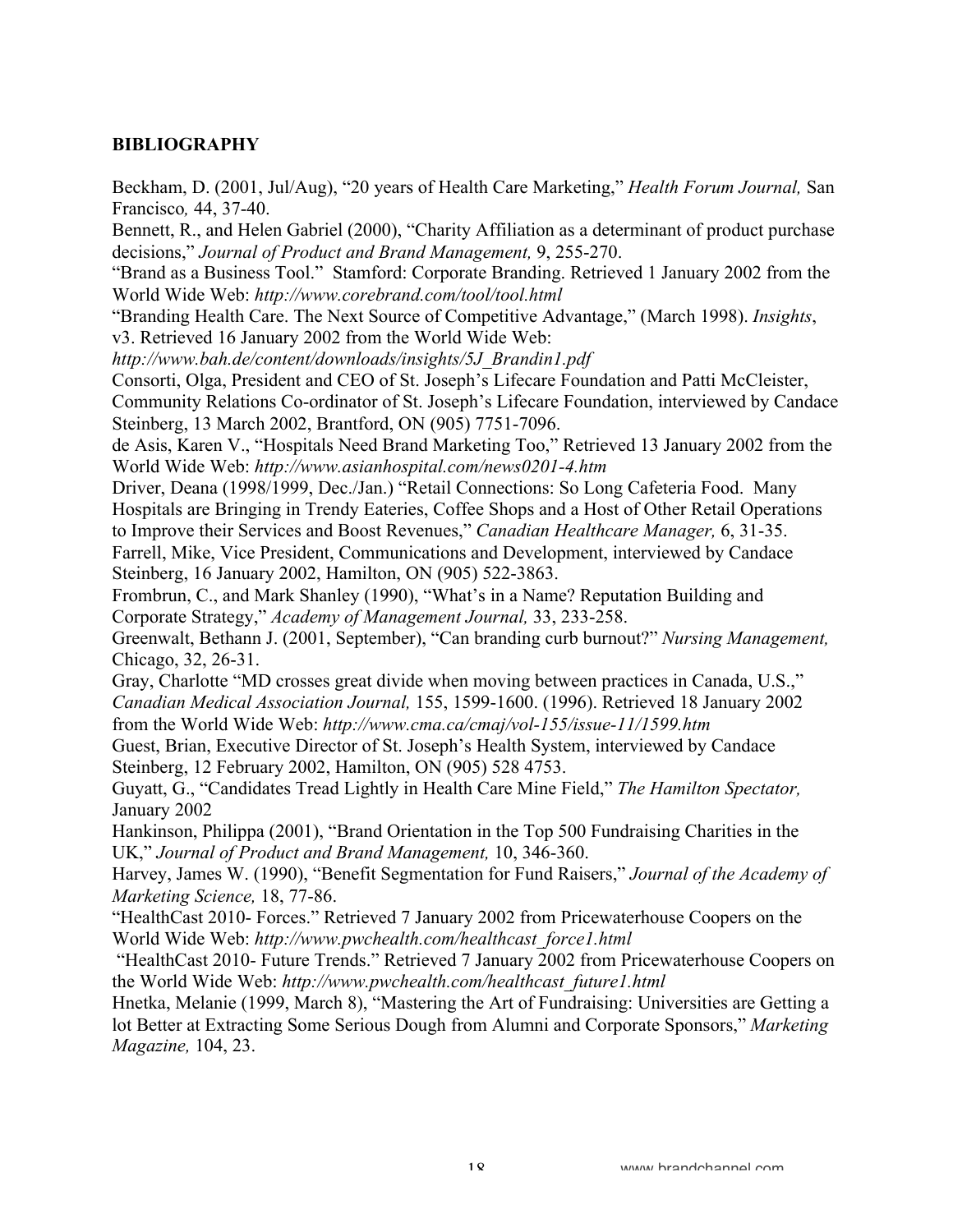Kiriakidou, O. and Lynne J. Millward (2000), "Corporate Identity: External Reality or Internal Fit?" *Corporate Communication: An International Journal*, 5, 49-58*.*

Kotler, Philip, and Gerald Zaltman (1971), "Social Marketing: An Approach to Planned Social Change," *Journal of Marketing,* 35, 3-12.

Mallan, C. and Daniel Girard, "Premiers Unite in Health Battle," *The Toronto* Star, 26 January 2002, sec. A, p1

"Medicare 'on life support': Premiers agree to pool information on health-care practices, resources," *The Hamilton Spectator*, January 2002, sec. D, p.3

"New Threat to Health Care," *The Toronto Star,* 25 January 2002, sec. A, p1.

Nyp, Gary, "The (New) Art of Being Understood," (27 January 2000) *Front and Centre,*

Canadian Centre for Philanthropy, 7, 1-3. Retrieved 3 February 2002 from the World Wide Web: *http://www.ccp.ca/information/management/marketing/fc\_jan001.htm*

O'Krafka, Paul, CEO of St. Joseph's Villa, interviewed by Candace Steinberg on 3 April 2002, Hamilton, ON (905) 627-3541.

"Private Health Care No Bargain," *The Toronto Star*, 27 January 2002, sec. A, p.12 Rytting, Marvin, and Roger Ware and Russ Prince and Karen M. File (1994), "Psychological type and philanthropic styles," *Journal of Psychological Type,* 30, 3-9.

Statistics Canada. "National Survey of Giving Volunteering and Participating," 2000. (Catalogue No.71-542-XIE). Retrieved 26 February 2002 from the World Wide Web http://www.nsgvp.org/n-2000hr-ca.htm

Stewart, J. (1997), "Move to More Corporate Health Care System May Affect Hospital Donations," *Canadian Medical Association Journal,* 157, 189-190.

Webb, Deborah J. and Corliss L. Green and Thomal G. Brashear (2000), "Development and Validation of Scales to Measure Attitudes Influencing Monetary Donation to Charitable Organizations," *Journal of the Academy of Marketing Science,* 28, 299-309

"The NACA Position on Enhancing The Canadian Health Care System," (7 September, 2000). National Advisory Council on Aging. Retrieved 21 March 2002 from the World Wide Web: http://www.hc-sc.gc.ca/seniors-aines/pubs/naca/naca21\_e.pdf

Yavas, U. and Glen Riecken and Emin Babakus (1993), "Efficacy of Perceived Risk as a Correlate of Reported Donation Behaviours: An Empirical Analysis," *Journal of Academy of Marketing Science,* 21, 65-70.

Zaltman, Gerald and Ilan Vertinsky (1971), "Health Service Marketing: A Suggested Model," *Journal of Marketing,* 35, 19-27.